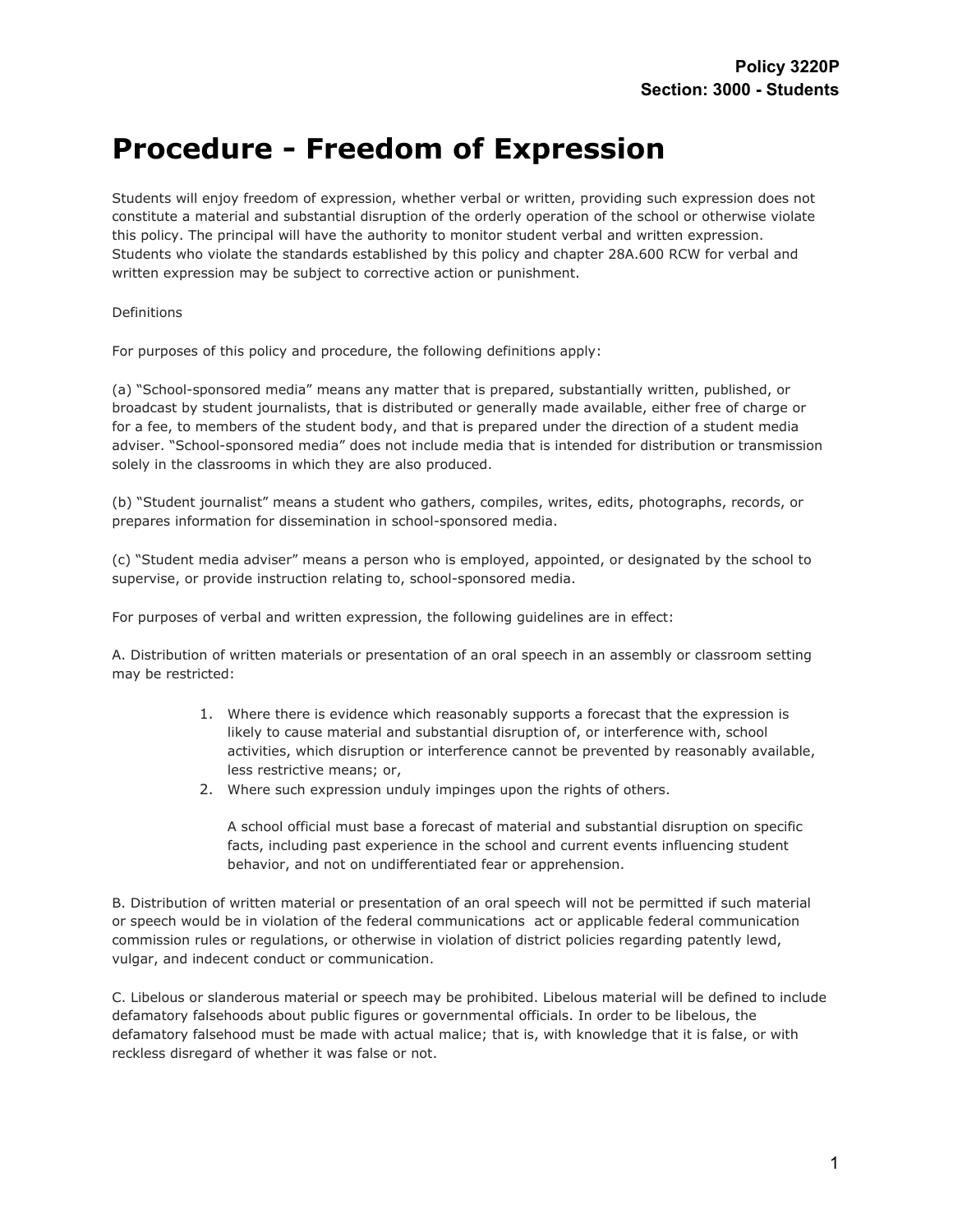D. Publications that involve an unwarranted invasion of privacy will not be permitted. Such occurrences may include: exploitation of one's personality; publications of one's private affairs with which the public has no legitimate concern; or, wrongful intrusion into one's private activities in a manner that can cause mental suffering, shame, or humiliation to a reasonable person of ordinary sensibilities.

E. Publications or oral speeches that advocate the commission of unlawful acts on school premises, the violation of law, or the violation of lawful school district policies and procedures may be prohibited.

F. Publications or oral speeches that violate the district's policy or procedure related to the prohibition of harassment, intimidation, or bullying, or that advocate discrimination or discriminatory disparagement in violation of chapter 28A.642 RCW and district policy are prohibited.

## Student Publications

The student publications instructor or advisor will have the primary responsibility for supervising student publications and to see that provisions incorporated into the policy and procedures are met. The instructor or advisor will also have the primary responsibility for teaching professional standards of English and journalism to the student journalists. Publication activities should instill respect for the sensitivity of others and standards of civility as well as the elements of responsible journalism.

Student editors of school-sponsored media are responsible for determining the news, opinion, feature, and advertising content of the media subject to the limitations of this policy and procedure as set forth above.

The principal may request to review any copy prior to its publication. The principal will return such copy to the student editors within 24 hours after it has been submitted for review. Any dispute that cannot be resolved at the building level will be submitted to the superintendent for further consideration. When appropriate, the superintendent will seek legal counsel. If the complaint cannot be resolved at that level, the board, upon request, will consider the complaint at its next regular meeting. In addition, any student, individually or through his or her parent or guardian, enrolled in a public high school may file an appeal of any alleged violation of chapter 28A.600 RCW related to school-sponsored media pursuant to the provisions of chapter 28A.645 RCW.

Political expression by students in school-sponsored media shall not be deemed the use of public funds for political purposes for purposes of the prohibitions of RCW 42.17A.550.

Expression made by a student in the school-sponsored media is not necessarily the expression of school policy. Pursuant to chapter 28A.600 RCW, neither a school official nor the governing board of the school or school district may be held responsible in any civil or criminal action for any expression made or published by students in school-sponsored media.